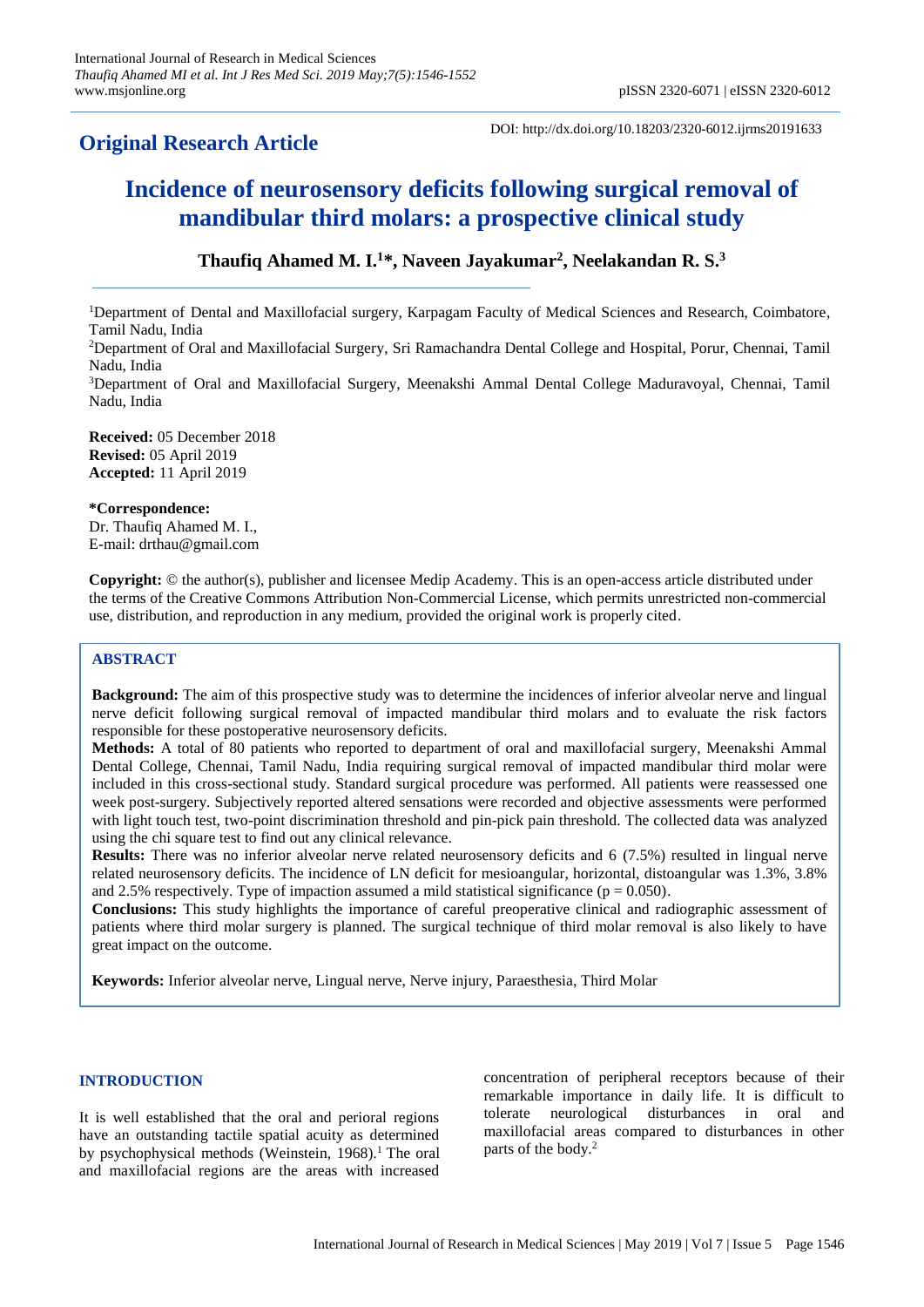Infraorbital, inferior alveolar, lingual and mental nerves centrally transmit sensations namely pain, temperature, touch and proprioception from the perioral regions. Each of these sensations is carried out by different types of sensory receptors and nerve fibers, each showing different susceptibility to injury and recovery.<sup>3</sup>

Mandibular third molars are the most frequently impacted teeth and its surgical removal remains the most common oral and maxillofacial procedure to be performed. 91.9% of the extractions are carried out without any serious complications. Injury to the lingual, inferior alveolar and sensory branch of the mylohyoid nerves caused by the surgical removal of mandibular third molars is an infrequent but unpleasant complication. The most common incidence of nerve injury is transient sensory disturbance. In some cases, hypoaesthesia, paraesthesia, or dysaesthesia can occur. These sensory impairments can cause problems with speech, mastication and may affect the patient's quality of life.

#### **Table 1: Seddon and Sunderland nerve injury classification and incidence during 3 rd molar removal.**

| <b>Classification</b>                   | <b>Type of</b><br>injury                  | <b>Incidence during 3rd</b><br>m <b>olar removal</b>                                                                                                                   |
|-----------------------------------------|-------------------------------------------|------------------------------------------------------------------------------------------------------------------------------------------------------------------------|
| First degree<br>/neuropraxia            | Minor<br>compression<br>injuries          | Elevation of a third<br>molar with roots in<br>close proximity to<br>mandibular canal                                                                                  |
| Second<br>degree/<br>axonotemesis       | Crush<br>injuries                         | More severe<br>compression of<br>lingual/inferior<br>alveolar nerve by<br>elevator                                                                                     |
| Third/fourth<br>degree/<br>axonotemesis | Rupture of<br>endoneurium<br>/perineurium | While raising a<br>lingual<br>mucoperiosteal flap                                                                                                                      |
| Fifth degree/<br>neurotmesis            | Complete<br>section of<br>the nerve       | Penetration of<br>inferior alveolar<br>nerve through the<br>apices of third molar<br>and is served during<br>surgical removal.<br>Rotating bur dividing<br>lingual/IAN |

Inferior alveolar nerve (IAN) injury has a reported incidence of 0.26-8.4% which usually presents with paresthesia of affected side lower lip, chin and buccal mucoperiosteum. Similarly, the lingual nerve (LN) deficit has a reported incidence of  $0.1$ -22%.<sup>4</sup> which commonly presents with numbness of the ipsilateral anterior twothirds of the tongue and disturbance in taste sensation.

The severity of the nerve injury determines the impact and recovery of neurosensory deficit which is the basis for Seddon and Sunderland (Table 1) classification.<sup>5</sup>

#### **METHODS**

The present study was carried out on 80 patients who reported to department of Oral and Maxillofacial Surgery, Meenakshi Ammal Dental College, Chennai, Tamil Nadu, India from August 2011 to April 2012, requiring surgical removal of impacted mandibular third molar. The inclusion criteria for surgical extraction were pericoronitis, dental caries, decreased bone support of second molar. obstruction of placement of a partial or complete denture, obstruction of the normal eruption of permanent teeth provoking or aggravating orthodontic problems, development of various pathologic conditions and destruction of adjacent teeth due to resorption of roots. The patients with systemic diseases such as bleeding disorders, cardiovascular diseases, diabetes mellitus etc. and patients not willing for extraction of the impacted tooth were excluded from the study. Preoperative factors such as Type of impaction (mesioangular, horizontal, distoangular or vertical), root inferior dental canal relationship, depth of impaction was obtained using periapical radiographs/ orthopantamogram.

#### *Surgical technique*

Standard impaction surgical kit was used. Local anesthesia was obtained through inferior alveolar nerve block, lingual nerve block and long buccal nerve block. A standard Terrance Ward's incision was placed. Using a periosteal elevator, the mucoperiosteal flap was reflected and the bone was exposed. The mucoperiosteal flap was then retracted using Austin's retractor. Bone removal was carried out using a straight bur (702/703) by guttering technique on the buccal and distal side, depending on the type of impaction. After adequate amount of bone removal, the tooth was delivered out of the socket by using an elevator. Tooth division (Figure 1) was done in 43 patients; lingual nerve protection and lingual flap elevation were done in 48 patients.



**Figure 1: Tooth division along long axis.**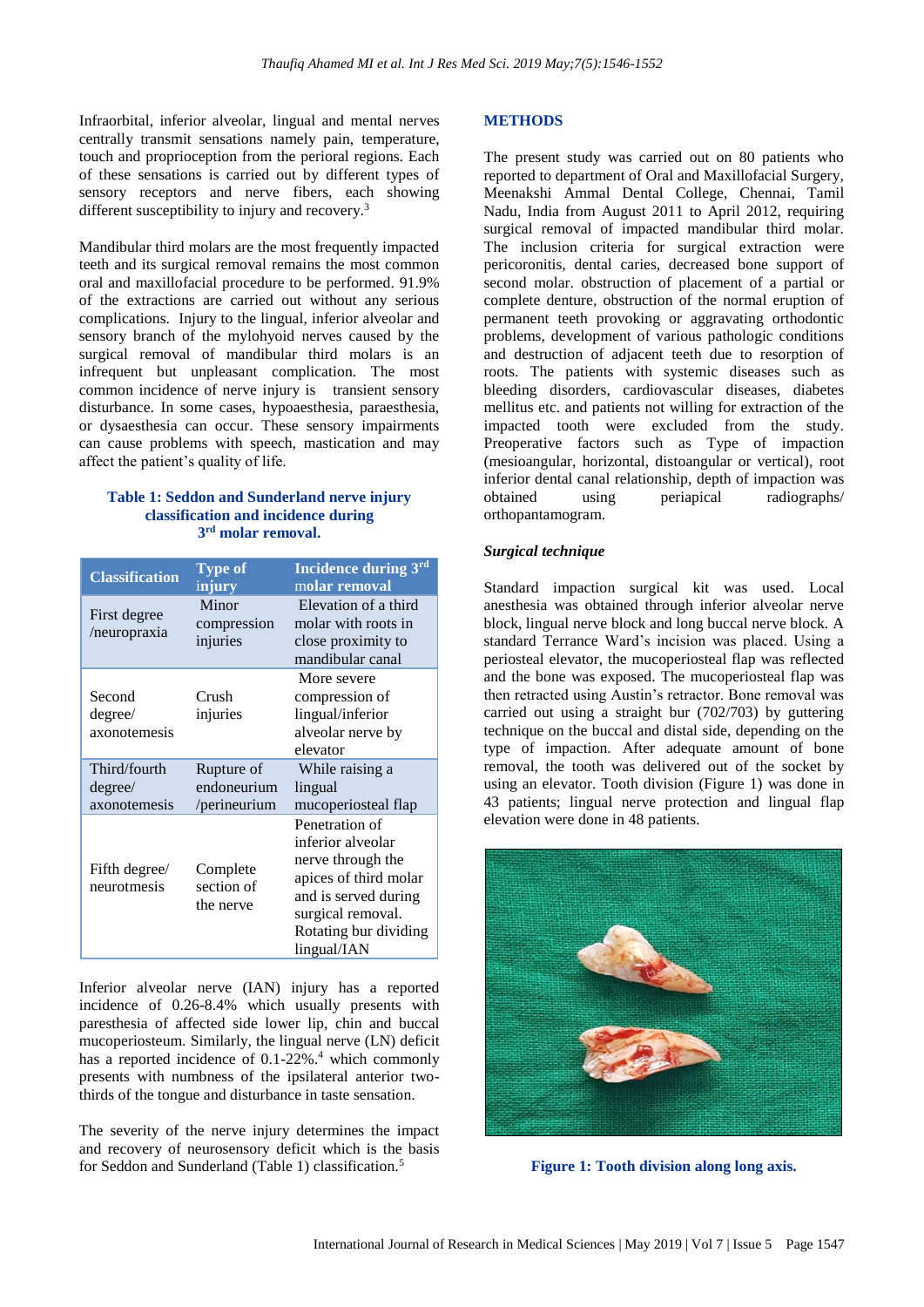After the tooth was delivered out, the socket was irrigated with povidine-iodine solution and normal saline. Sharp bony margins were smoothened with a bone file, and the socket debrided. Complete hemostasis was achieved before wound closure. Wound was closed with 3-0 black silk suture material using interrupted sutures. After the wound closure a wet gauze pack was placed at the surgical site. Post-operative instructions were given, and post-operative follow up was advised. Suture removal was performed 7 days after the extraction.

The intraoperative data noted were, the use of a periosteal elevator to raise the lingual flap and protect the LN, tooth sectioning, and any intraoperative complications.

#### **Table 2: Variables assessed and grading.**

| <b>Variables assessed</b>     | Grading                        |  |
|-------------------------------|--------------------------------|--|
| Gender                        | Male                           |  |
|                               | Female                         |  |
|                               | $16-24$                        |  |
| Age                           | $25 - 35$                      |  |
|                               | Above 35                       |  |
|                               | Vertical10°-10°                |  |
|                               | Mesio-angular 11°-79°          |  |
| Angulation of impaction       | Horizontal 80°-100°            |  |
|                               | Disto-angular 11°-79°          |  |
|                               | Others $111^\circ - 80^\circ$  |  |
|                               | No contact when the root at    |  |
|                               | its closest point more than 2  |  |
|                               | mm from the canals             |  |
|                               | Approximation: when the        |  |
| Root inferior alveolar        | closest point is $<$ 2 mm from |  |
| canal relationship            | canal but there is no contact  |  |
|                               | Contact when there is any      |  |
|                               | relationship between root and  |  |
|                               | canal (e.g. contact,           |  |
|                               | impinging, overlap)            |  |
|                               | Interruption of cortical       |  |
|                               | margin of canal                |  |
| Sectioning of tooth           | Not-sectioned                  |  |
|                               | Sectioned                      |  |
| Depth from point of           | $0-3$ mm                       |  |
| elevation                     | $4-6$ mm                       |  |
|                               | $> 6 \text{ mm}$               |  |
| lingual nerve protection      | Not done                       |  |
| and lingual flap<br>elevation | Done                           |  |
| Inferior alveolar nerve       | Present                        |  |
| deficit                       | Absent                         |  |
|                               | Present                        |  |
| Lingual nerve deficit         | Absent                         |  |

All patients were reassessed 1-week post-surgery, to check for any neurosensory deficits and status of wound healing. Subjectively reported altered sensations were recorded and objective assessments (Table 2) were performed with light touch test, two-point discrimination

threshold and pin-pick pain threshold in patients complaining of neurosensory disturbance.

The study sample which was collected from the data were subjected to statistical analysis using the chi-square test to examine whether the incidence of lingual and inferior alveolar deficits varied according to the possible risk factors.

#### **RESULTS**

A total of 80 patients were enrolled in this study out of which 52% were female and 48% were male. Their age group ranged between 18 to 50 years with mean age of 26.2 year. Of the 80 impacted mandibular third molars that were surgically extracted, mesioangular (42.5%) was the most common type of impaction (Figure 2) and the mean depth of impaction of all types ranged from 2 to 6.5 mm.



#### **Figure 2: Type of impaction based on angulations.**

There was no Inferior alveolar nerve related neurosensory deficits and 6 (7.5%) resulted in Lingual nerve related neurosensory deficits. The remaining 74 patients did not have any neurosensory deficits.

#### *Risk factors of neurosensory deficits*

#### *Sex and age*

The prevalence of lingual nerve deficit in males and females was 1.3% (1/80) and 6.4% (5/80), respectively. This does not have statistical significance ( $p = 0.090$ )

Out of the total 7.5% of LN deficit, the age group of patients between 16-24years, 25-35years and above 35years showed 1.3%, 2.5% and 3.8% respectively. There was no statistical significance between age and LN deficit ( $p= 0.237$ )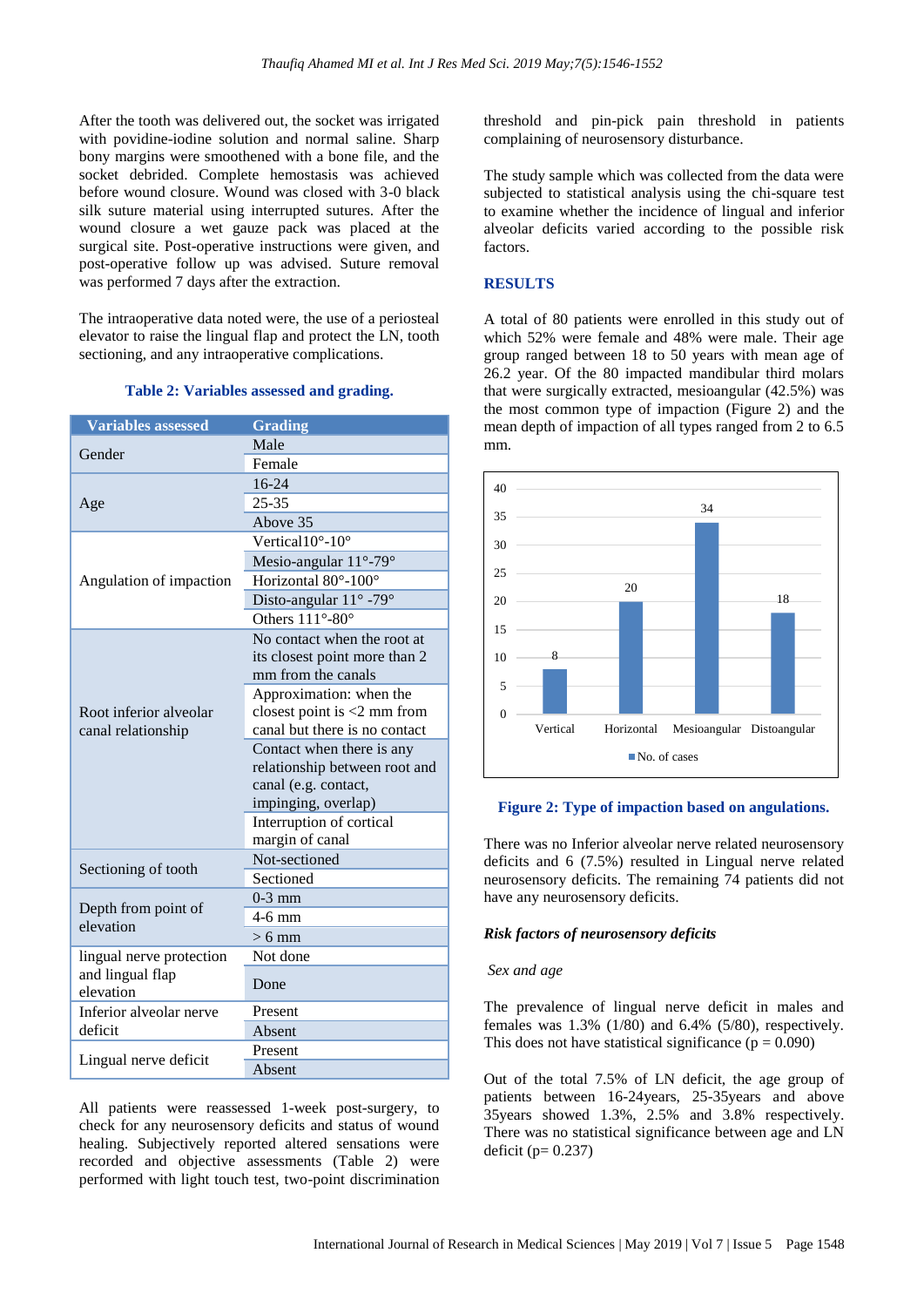#### *Type and depth of impaction*

The incidence of LN deficit for mesioangular, horizontal, distoangular was 1.3%, 3.8% and 2.5% respectively. Type of impaction assumed a mild statistical significance  $(p = 0.050)$ 

#### *Raising of lingual flap and lingual nerve protection*

Lingual flap elevation and lingual nerve protection were done in 60% of cases (48/80), out of which 5% (4/80) cases resulted in LN deficit. It was not done in 40% of cases (32/80) out of which 2.5% (2/80) cases resulted in LN deficit. There was no statistical significance  $(p=$ 0.729).

### *Tooth sectioning*

Out of 80 surgical removal, 43 (53.8%) required sectioning of tooth (Figure 3).



**Figure 3: Tooth sectioning.**

The incidences of Lingual nerve deficit in groups with tooth sectioning were 6.3% (5/80) and without tooth sectioning were 1.3% (1/80). Proportions of extractions that did and did not use tooth sectioning were not statistically significant ( $p = 0.131$ )

#### *Depth of impaction*

The incidence of LN deficit for depth of impaction between (0-3 mm), (4-6 mm) and (>6 mm) were 2%, 4% and 0% respectively, there was no statistical significance  $(p= 0.249)$ 

# **DISCUSSION**

An Impacted third molar is a developmental anomaly caused by an obstruction in the eruption path or by an ectopic position of tooth.<sup>6</sup> The inferior alveolar, lingual, mylohyoid and buccal nerves lies in close proximity to impacted mandibular third molars. Therefore, during surgical removal of mandibular third molar, each of these nerves are at the risk of damage, particularly inferior alveolar and lingual nerve.

The inferior alveolar nerve runs within the mandibular canal for a considerable distance, surrounded by the neurovascular bundle. Hence, In the event of injury, the severed nerve ends will remain in apposition and will not retract unless obstructed by displaced fragments of bone or root tip. Hence good regeneration would be expected after injury.<sup>7</sup>

On the contrary, lingual nerve is morphologically different from the inferior alveolar nerve. Adjacent to lower third molar, the lingual nerve is covered by thin layer of soft tissue and mucosa, rather than a bony canal. Hence, if sectioned or adjacent soft tissue is damaged, the cut nerve ends retract apart and may become misaligned or constricted by scar tissue. Apart from the mechano/thermosensitive nerve fibers, the lingual nerve also contains gustatory, vasomotor and secretomotor nerve fibers which makes successful regeneration of the axons less likely.<sup>7</sup>

#### *Injuries to the inferior alveolar nerve*

To some extent, the risk of injury to the IAN may be assessed preoperatively, through examination of the radiographic relationship of the third molar to the inferior alveolar canal. Although standard radiographs only provide a 2-dimensional image of the 3-dimensional anatomies, by using morphological and location characteristics, in some cases the higher likelihood of IAN injury may be anticipated. IAN injury can occur after direct or indirect trauma during surgical removal of third molar. For example, compression of the nerve by apex elevators causing blunt trauma from the elevated roots or after inferior alveolar nerve block injections. Tay AB and Go WS found that if an intact inferior alveolar nerve bundle is observed during third molar surgery, this indicates an intimate relationship with the third molar and has a 20% risk of postoperative paresthesia, with a 70% chance of recovery within 1 year.<sup>8</sup> Hence, nerve injury can occur at any point during the surgical procedure. If the IAN directly traverses the root of the tooth, when the tooth is elevated the IAN may be dissected, resulting in neurotmesis. 9 In this study no IAN deficit was elicited.

#### *Injuries to the lingual nerve*

The position of the lingual nerve is variable and although all efforts are made to avoid lingual nerve trauma during third molar surgery, lingual nerve damage may sometimes be inevitable. Kiesselbach JE and Chamberlain JG, studied the variable position of the lingual nerve.<sup>10</sup> In 17.6% of the dissections, the lingual nerve was found at the level of the alveolar crest or higher. Of 256 patients, the nerve was visualized above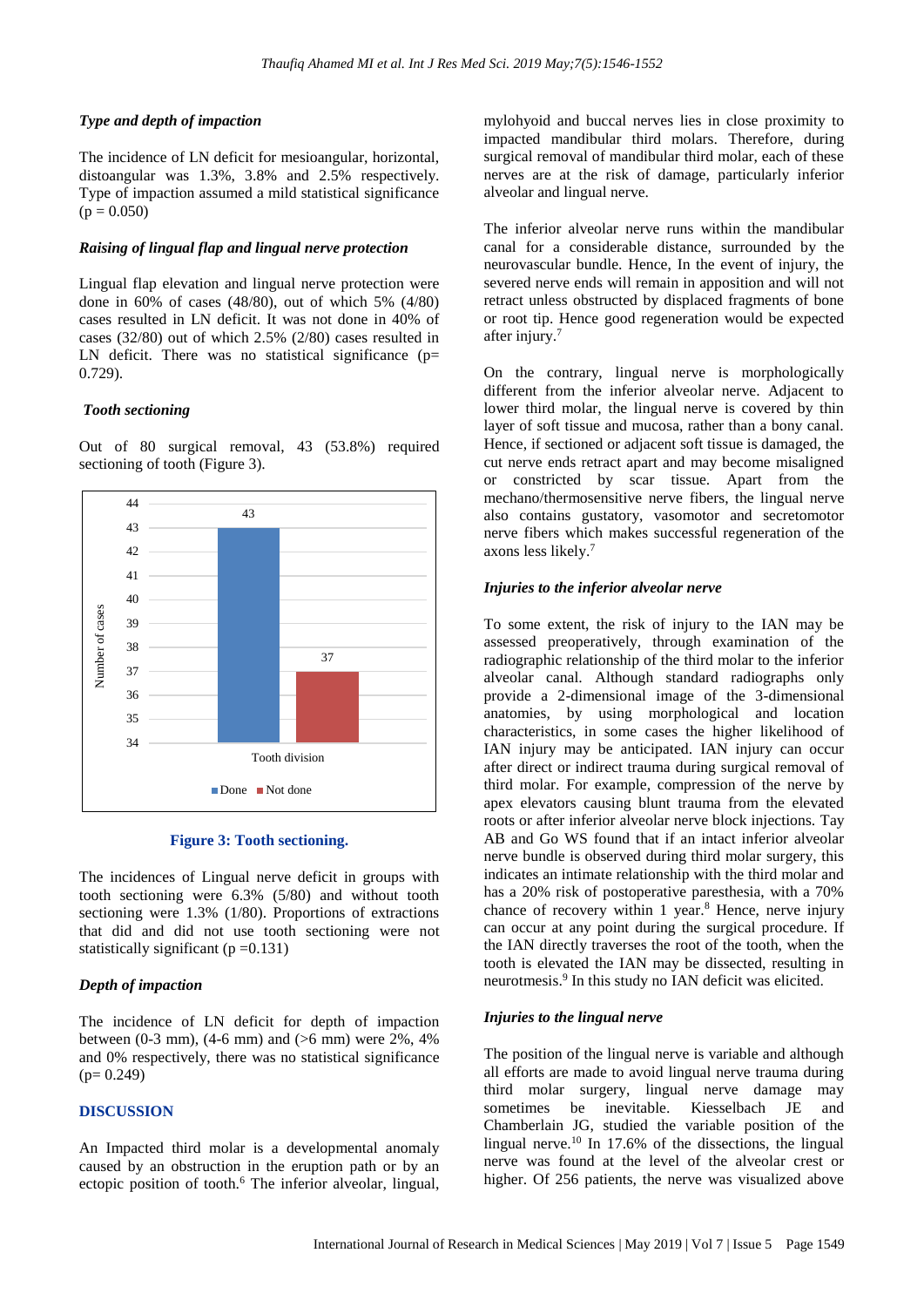the height of the lingual plate of the lower third molar in 12 (4.6%) and in 62% of cases the nerve contacted the lingual plate. As a result, clinicians cannot depend on the lingual plate to act as a protective barrier during third molar surgery. The inconsistent position of the lingual nerve in the region of the retromolar area means that it may be subject to damage throughout the procedureduring incision, buccal flap elevation, flap retraction, tooth sectioning and removal, and suturing.

#### *Risk factors*

Several studies have shown that age is associated with an increased risk of nerve damage in third molar surgeries. Bruce  $RA$  et al.<sup>11</sup> noted that the risk of nerve damage was significantly higher for patients aged 35 years or older than for those aged 14-24 years. Although age and LN deficit is not statistically significant in present study, 3 out of 6 cases (3.8%) of LN deficit observed were above 35years of age. Increasing age has also been shown to be related to an increasing risk of LN injury. Black concurred that there was a strong association between age and IAN deficit, and recommended removal of third molars before the age of 20 years.<sup>12</sup> No IAN deficit was observed in present study. Some authors have suggested germectomy during adolescence to reduce the risk of nerve damage.

Previous studies have also suggested that nerve dysfunction and postoperative complications are more common in female patients.<sup>13</sup> However, other studies have also not confirmed any association between the prevalence of nerve damage and patient's gender.<sup>14</sup> Although in this study the proportion of female patients suffering from LN deficit was greater, it was not statistically significant. This is contrary with the findings of Tay AB and Go WS, who found that male gender was a risk factor for paresthesia.<sup>8</sup>

Kipp DP et al, reported horizontally impacted mandibular third molar surgeries have increased risk of lingual nerve damage compared with other types.<sup>15</sup> Carmichael FA and McGowan DA, reported a similar results and proposed that vertical impaction carried a lower risk of lingual nerve damage.<sup>16</sup> This study found horizontally impacted lower third molars being at highest risk of LN deficit  $(p=0.050)$ , followed by disto-angular (Figure 4).

This could be possibly due to excess amount of distal bone and abutting lingual cortex guttering to surgically remove the tooth, leading to accidental damage to the LN. In contrary, 5 studies with 7256 subjects described the incidence of LN deficit to be high in disto angular impaction (4.0%), followed by horizontal (2.8%), mesio angular (2.4%) and vertical impaction (1.9%). With regard to depth of impaction and nerve injury, Kipp DP et al, and Carmichael FA and McGowan DA, concluded that full bony impaction has the greatest risk of nerve damage.<sup>15,16</sup>



#### **Figure 4: Lingual nerve deficit in relation to angulation of impaction.**

Using winter's red line as the measurement of depth of impaction, the authors confirmed that the risk of IAN deficit is increased in third molars of greater depth. This is due to poor accessibility of the surgery, as well as the close proximity of the root to the IAN. However, in this study no IAN deficit was elicited, even though 8.8% cases showed>6mm depth from point of elevation. Deeper impacted lower third molars did not pose a significant risk of lingual nerve deficit. This study supports this, since LN deficit and depth were statistically insignificant ( $p= 0.249$ ).

There has been a continuous argument over the past decade, whether raising a lingual flap/placement of a subperiosteal retractor protects the LN or accidentally damages the Pogrel MA et al, in their prospective study found no risk of permanent LN damage when retraction was used thereby recommending lingual retraction to improve surgical access. 17

Pichler J W and Beirne OR, in a systematic review concluded that placing a lingual tissue retractor could induce a higher risk of transient lingual nerve damage than when a retractor was not used; but there was no difference between the two groups in terms of permanent LN damage.<sup>18</sup> Leung YY and Cheung LK, in a literature review of prospective studies in 2011, stated that 16 papers with 10,893 subjects reported LN deficit elicited in 3.1% with lingual flap raised and 1.5% in which the lingual flap was not raised.<sup>19</sup> The risk ratio of LN deficit if the lingual flap was raised was 1.94 times more likely to occur than if it was not. In this study, authors did not find any statistical difference in relation to the incidence of LN deficit from either lingual flap raising or protection of the LN (Figure 5).

Blackburn CW et al, stated that 'the lesson to be learnt is quite simple, never let the bur enter the tissues on the lingual side of the mandible, whether there is a lingual flap retractor/guard in position or not'.<sup>20</sup>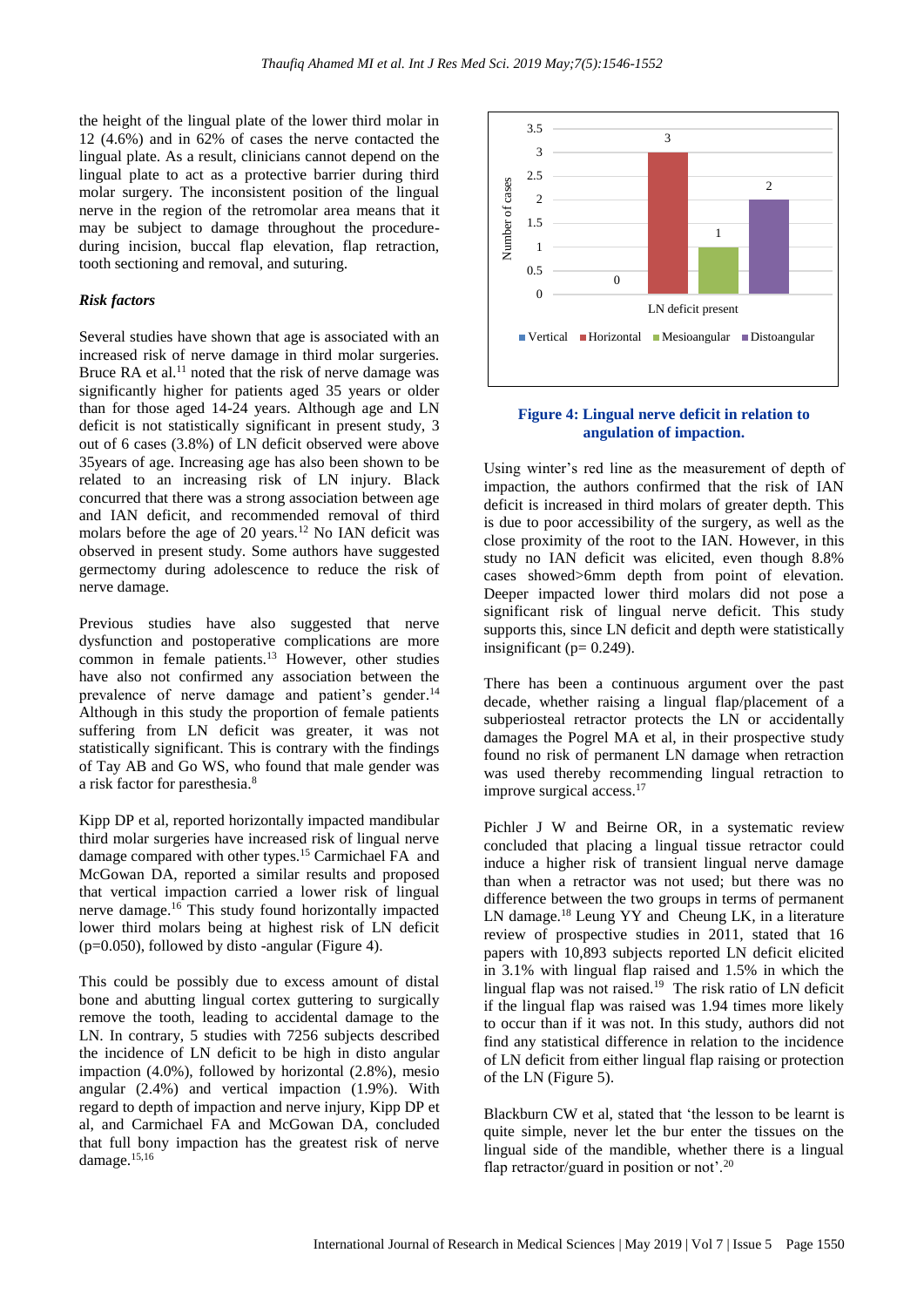

#### **Figure 5: Lingual nerve deficit in relation to lingual flap raising and lingual nerve protection.**

Different surgical techniques for removing wisdom teeth have been proposed. The lingual split technique described by Ward TG, in 1956 is still used by some surgeons, although it has been abandoned by many centers due to the higher risk of LN injury.<sup>21</sup> Buccal approach has been used mostly for lower third molar removal worldwide. Recently, coronectomy, which intentionally removes the crown of a wisdom tooth without taking out its roots, has become more popular owing to the smaller risk of IDN injury shown in several studies. In 2011 Leung YY, Cheung LK stated, the incidences of LN deficit using the buccal approach, lingual split technique and coronectomy were 2.3%, 9.3% and 0.7% and for IAN 2.5%, 5.7% and 0%, respectively in a literature review of 26 prospective studies. <sup>19</sup> In present study all the cases were done by buccal approach.

#### **CONCLUSION**

Neurosensory deficit is a possible complication after lower third molar surgery though its occurrence is uncommon. The incidence of inferior alveolar and lingual nerve deficit was found to be 0% and 7.5%, respectively in present study. Although in this study the proportion of female patients suffering from LN deficit was greater (6.3%) compared to 1.3% for male patients , it was not statistically significant. With regard to the inferior alveolar nerve, this study did not find any factors to be associated with a significantly higher incidence of paresthesia, since there was no IAN deficit. With regard to the lingual nerve, factors found to be associated with a significantly higher incidence of paresthesia include horizontal impaction, followed by distoangular impactions 3.8% and 2.5% respectively. Although these figures are relatively low, they are still of great significance for both patients and clinicians and may have legal implications. All patients must be warned of the risks of possible damage to the inferior alveolar and lingual nerves. This study also highlights the importance of careful preoperative clinical and radiographic

assessment of patients where third molar surgery is planned. The surgical technique of third molar removal is also likely to have great impact on the outcome. Further research into the influencing factors, prevention, assessment, and treatment of postoperative inferior alveolar nerve and lingual nerve paresthesia is necessary.

*Funding: No funding sources Conflict of interest: None declared Ethical approval: The study was approved by the Institutional Ethics Committee*

#### **REFERENCES**

- 1. Johansson RS, Trulsson M, Olsson KÅ, Westberg KG. Mechanoreceptor activity from the human face and oral mucosa. Exp Brain Res. 1988;72(1):204-8.
- 2. Akal ÜK, Sayan NB, Aydoǧan S, Yaman Z. Evaluation of the neurosensory deficiencies of oral and maxillofacial region following surgery. Int J Oral Maxillofacial Surg. 2000;29(5):331-6.
- 3. Bui CH, Seldin EB, Dodson TB. Types frequencies and risk factors for complications after third molar extraction. J Oral Maxillofacial Surg. 2003;61(12):1379-89.
- 4. Cheung LK, Leung YY, Chow LK, Wong MC, Chan EK, Fok YH. Incidence of neurosensory deficits and recovery after lower third molar surgery: a prospective clinical study of 4338 cases. Int J Oral Maxillofacial Surg. 2010;39(4):320-6.
- 5. Boffano P, Roccia F, Gallesio C. Lingual nerve deficit following mandibular third molar removal: review of the literature and medicolegal considerations. Oral Surg Oral Med Oral Pathol Oral Radiol. 2012;113(3):e10-8.
- 6. Alling CC, Helfrick JF, Alling RD. Mandibular third molars. In: Impacted teeth. 1st ed. Philadelphia, PA: WB Saunders; 1993:49-54.
- 7. Loescher AR, Smith KG, Robinson PP. Nerve damage and third molar removal. Dent Update. 2003;30(7):375-82.
- 8. Tay AB Go WS. Effect of exposed inferior alveolar neurovascular bundle during surgical removal of impacted lower third molars. J Oral Maxillofacial Surg. 2004;62(5):592-600.
- 9. Jerjes W, Upile T, Shah P, Nhembe F, Gudka D, Kafas P, et al. Risk factors associated with injury to the inferior alveolar and lingual nerves following third molar surgery-revisited. Oral Pathol Oral Radiol Endodontol. 2010;109(3):335-45.
- 10. Kiesselbach JE, Chamberlain JG. Clinical and anatomic observations on the relationship of the lingual nerve to the mandibular third molar region. J Oral Maxillofacial Surg. 1984;42(9):565-7.
- 11. Lyons CJ, Bruce RA, Frederickson GC, Small GS. Age of patients and morbidity associated with mandibular third molar surgery. J Am Dental Assoc. 1980;101(2):240-5.